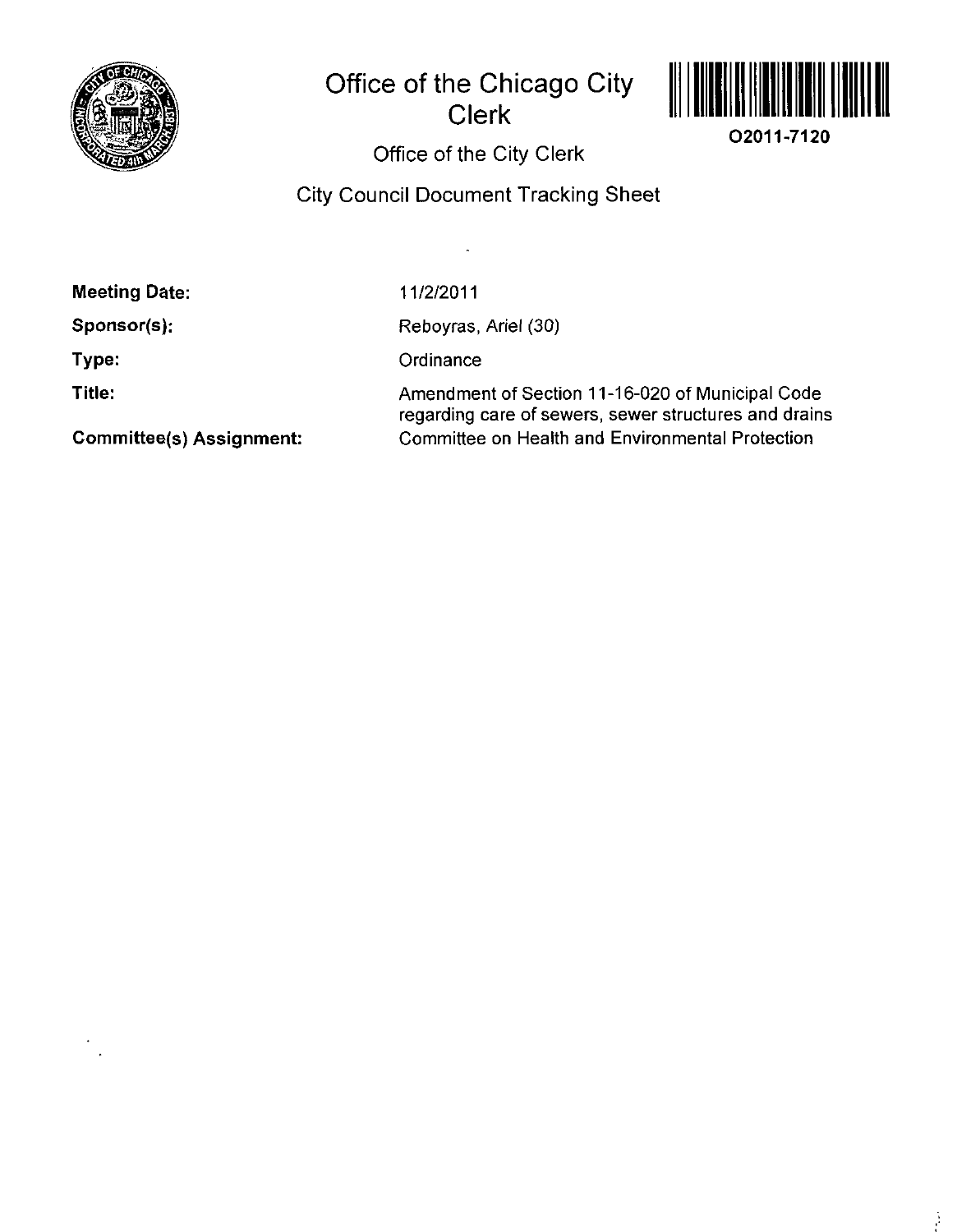$\frac{1}{\mathcal{C}}\left(\frac{1}{\mathcal{C}}\right)^{1/2}\left(\frac{1}{\mathcal{C}}\right)^{1/2}$ 

Zontho, Lempes : D.LG 915.

## **ORDJNANCE**

### **BE IT ORDAINED BY THE CITY COUNCIL OF THE CITY OF CHICAGO:**

SECTION 1. Section 11-16-020 of the Municipal Code of Chicago is hereby amended by inserting the underscored language as follows:

### **11-16-020 Care of sewers, sewer structures and drains.**

All city-owned sewers, sewer structures and drains in any public way or public place in the city, or owned by the city but located outside the city limits, shall be the responsibility of the department and shall be maintained clean and free from obstrucfion. The commissioner shall cause repairs to be made as necessary to sewer structures, drains, receiving basins, culverts and any connected openings.

### {omitted text is unaffected by this ordinance)

The property owner is responsible for sewer connections to new construction or substantially rehabilitated buildings. The property owner shall maintain clean and free from obstrucfion any private drain, house sewer or other sewer structure up to the point where it connects to the city-owned sewer. If a new private drain, house sewer or sewer structure is necessary to accommodate a reconstructed or substantially rehabilitated building on any property, the property owner shall, at his own expense, replace the private drain, house sewer or sewer structure up to the point where it connects to the city-owned sewer; provided, however, that in cases involving residential buildings of four or fewer units, or a mixed-use, owner-occupied building, with not more than one dwelling unit, it shall be the department's duty to make any necessary repairs to the private drain, house sewer or other sewer structure from the point where the private drain, house sewer or other sewer structure crosses the property line to the point where it connects to the city-owned sewer, unless the property owner intentionally or wantonly caused the damage necessitating the repair.

SECTION 2. This ordinance shall take effect and be in force hereinafter its passage and publication.

Ariel E. Reboyras Alderman, 30<sup>th</sup> Ward